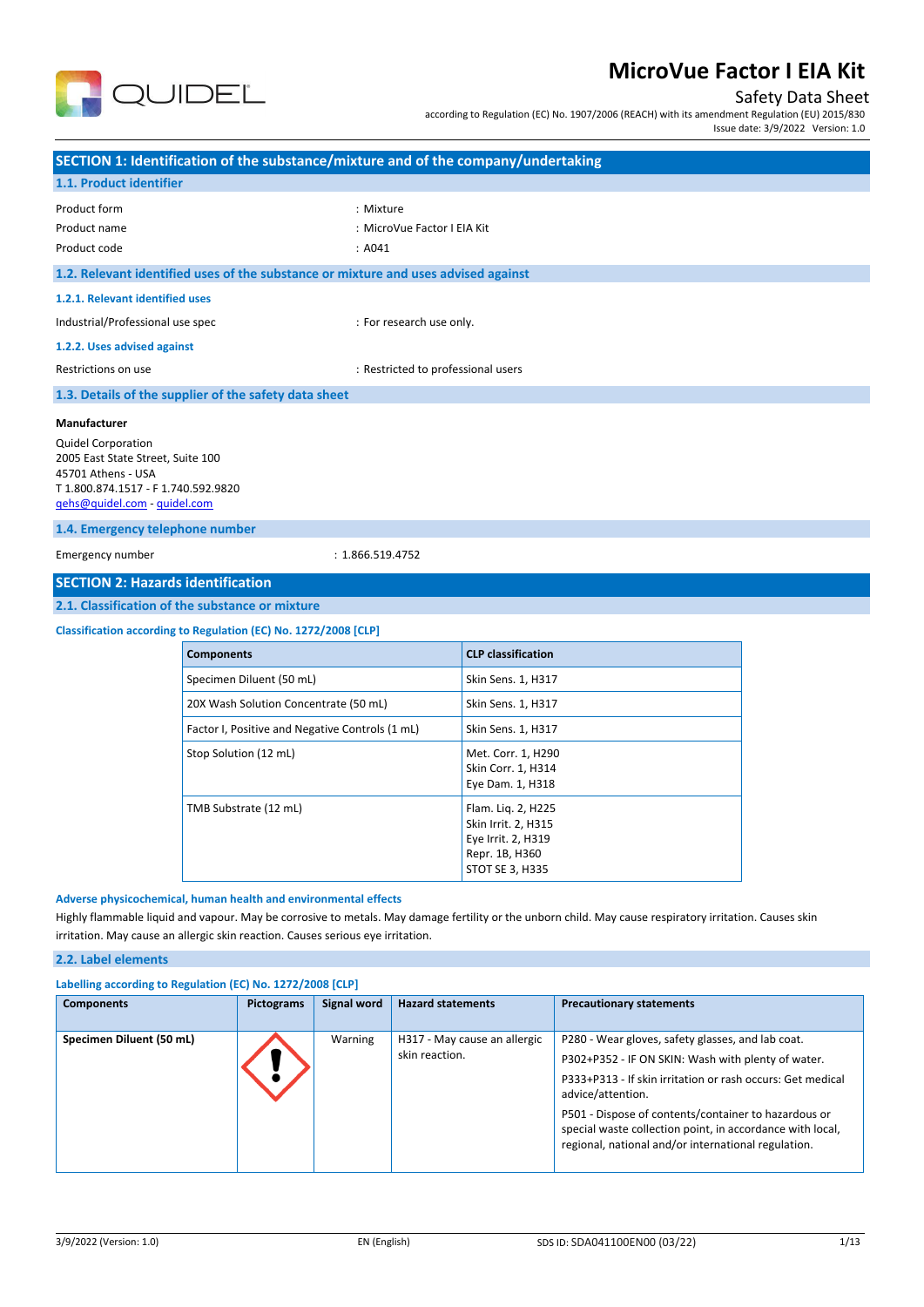

## Safety Data Sheet

according to Regulation (EC) No. 1907/2006 (REACH) with its amendment Regulation (EU) 2015/830

|                                        |         |                                                                                                    | Issue date: 3/9/2022 Version: 1.0                                                                                                                                        |
|----------------------------------------|---------|----------------------------------------------------------------------------------------------------|--------------------------------------------------------------------------------------------------------------------------------------------------------------------------|
| <b>20X Wash Solution Concentrate</b>   | Warning | H317 - May cause an allergic                                                                       | P280 - Wear gloves, safety glasses, and lab coat.                                                                                                                        |
| (50 ml)                                |         | skin reaction.                                                                                     | P302+P352 - IF ON SKIN: Wash with plenty of water.                                                                                                                       |
|                                        |         |                                                                                                    | P333+P313 - If skin irritation or rash occurs: Get medical<br>advice/attention.                                                                                          |
|                                        |         |                                                                                                    | P501 - Dispose of contents/container to hazardous or<br>special waste collection point, in accordance with local,<br>regional, national and/or international regulation. |
| <b>Factor I, Positive and Negative</b> |         | H317 - May cause an allergic                                                                       | P280 - Wear gloves, safety glasses, and lab coat.                                                                                                                        |
| Controls (1 mL)                        |         | skin reaction.                                                                                     | P302+P352 - IF ON SKIN: Wash with plenty of water.                                                                                                                       |
|                                        |         |                                                                                                    | P333+P313 - If skin irritation or rash occurs: Get medical<br>advice/attention.                                                                                          |
|                                        |         |                                                                                                    | P501 - Dispose of contents/container to hazardous or<br>special waste collection point, in accordance with local,<br>regional, national and/or international regulation. |
| Stop Solution (12 mL)                  | Danger  | H290 - May be corrosive to                                                                         | P261 - Avoid breathing mist, spray.                                                                                                                                      |
|                                        |         | metals.<br>H314 - Causes severe skin<br>burns and eye damage.                                      | P280 - Wear gloves, safety glasses, and lab coat.                                                                                                                        |
|                                        |         |                                                                                                    | P304+P340 - IF INHALED: Remove person to fresh air and<br>keep comfortable for breathing.                                                                                |
|                                        |         |                                                                                                    | P305+P351+P338 - IF IN EYES: Rinse cautiously with water<br>for several minutes. Remove contact lenses, if present and<br>easy to do. Continue rinsing.                  |
|                                        |         |                                                                                                    | P321 - Specific treatment (see supplemental first aid<br>instruction on this label).                                                                                     |
|                                        |         |                                                                                                    | P501 - Dispose of contents/container to hazardous or<br>special waste collection point, in accordance with local,<br>regional, national and/or international regulation. |
| TMB Substrate (12 mL)                  | Danger  | H225 - Highly flammable liquid                                                                     | P261 - Avoid breathing mist, spray.                                                                                                                                      |
|                                        |         | and vapour.                                                                                        | P264 - Wash hands thoroughly after handling.                                                                                                                             |
|                                        |         | H315 - Causes skin irritation.                                                                     | P280 - Wear gloves, safety glasses, and lab coat.                                                                                                                        |
|                                        |         | H319 - Causes serious eye<br>irritation.                                                           | P302+P352 - IF ON SKIN: Wash with plenty of water.                                                                                                                       |
|                                        |         | H335 - May cause respiratory<br>irritation.<br>H360 - May damage fertility or<br>the unborn child. | P304+P340 - IF INHALED: Remove person to fresh air and<br>keep comfortable for breathing.                                                                                |
|                                        |         |                                                                                                    | P305+P351+P338 - IF IN EYES: Rinse cautiously with water<br>for several minutes. Remove contact lenses, if present and<br>easy to do. Continue rinsing.                  |
|                                        |         |                                                                                                    | P332+P313 - If skin irritation occurs: Get medical<br>advice/attention.                                                                                                  |
|                                        |         |                                                                                                    | P337+P313 - If eye irritation persists: Get medical<br>advice/attention.                                                                                                 |
|                                        |         |                                                                                                    | P501 - Dispose of contents/container to hazardous or<br>special waste collection point, in accordance with local,<br>regional, national and/or international regulation. |

#### **2.3. Other hazards**

Contains no PBT/vPvB substances ≥ 0.1% assessed in accordance with REACH Annex XIII

#### **SECTION 3: Composition/information on ingredients**

#### **3.1. Substances**

#### Not applicable

## **3.2. Mixtures**

| <b>Name</b>                                                                                                                   | <b>Chemical name</b>                                                                                                                                  | <b>CAS No</b><br>EC-No. | %     | <b>CLP</b> classification                                                                                                                                                                    |
|-------------------------------------------------------------------------------------------------------------------------------|-------------------------------------------------------------------------------------------------------------------------------------------------------|-------------------------|-------|----------------------------------------------------------------------------------------------------------------------------------------------------------------------------------------------|
| 1. Specimen Diluent (50 mL)<br>2. 20X Wash Solution Concentrate (50 mL)<br>3. Factor I, Positive and Negative Controls (1 mL) | Mixture for ProClin 300:<br>5-chloro-2-methyl-2H-isothiazol-3-one [EC no.<br>247-500-7] and 2-methyl-2H -isothiazol-3-one<br>[EC no. 220-239-6] (3:1) | 55965-84-9              | 0.035 | Acute Tox. 3 (Oral), H301<br>Acute Tox. 3 (Dermal), H311<br>Acute Tox. 3 (Inhalation), H331<br>Skin Corr. 1B, H314<br>Skin Sens. 1, H317<br>Aquatic Acute 1, H400<br>Aquatic Chronic 1, H410 |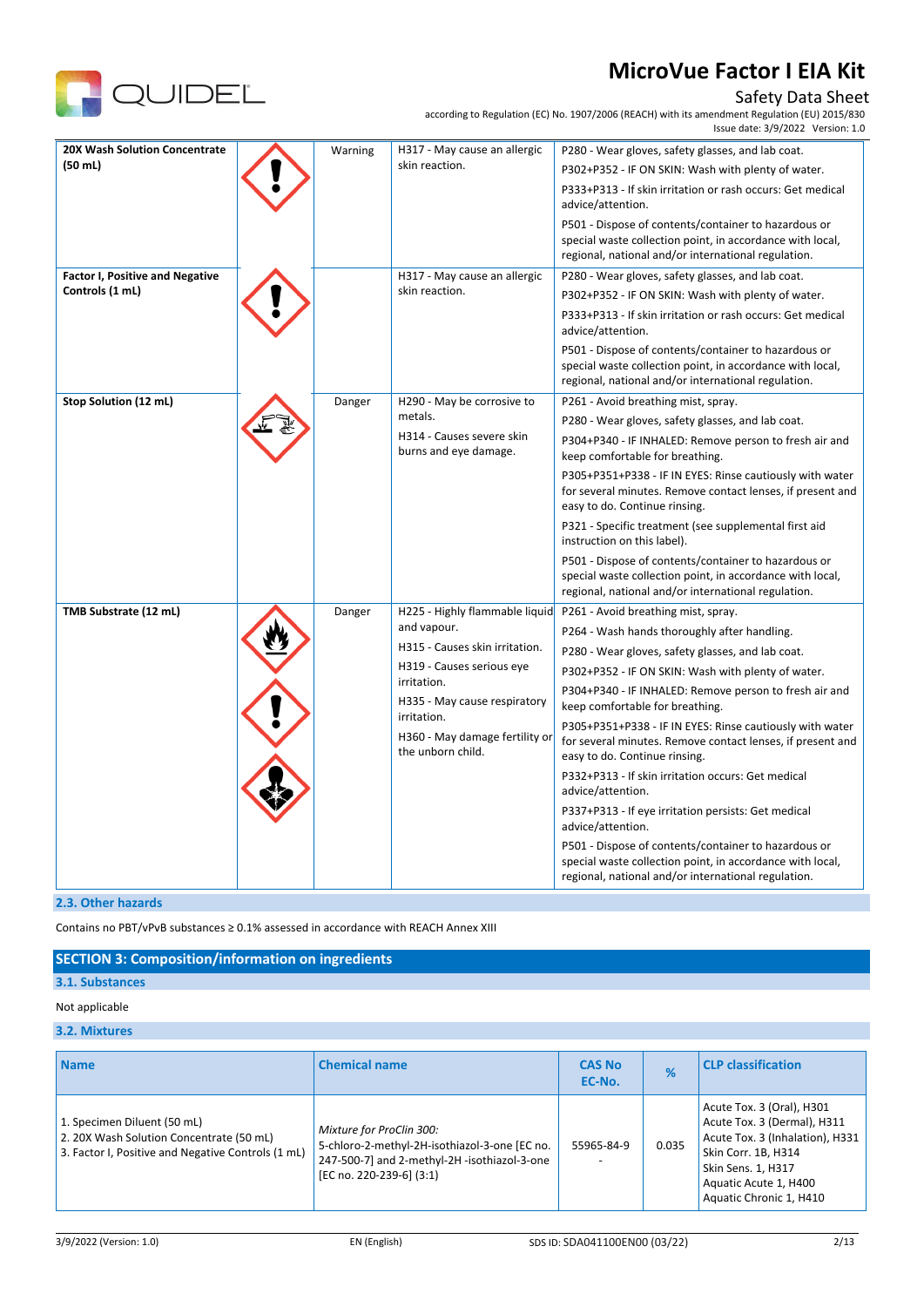

**Specific concentration limits:**

# **MicroVue Factor I EIA Kit**

## Safety Data Sheet

according to Regulation (EC) No. 1907/2006 (REACH) with its amendment Regulation (EU) 2015/830 Issue date: 3/9/2022 Version: 1.0

| Stop Solution (12 mL) | hydrochloric acid  %    | 7647-01-0<br>$\overline{\phantom{a}}$     | $1 - 5$  | Met. Corr. 1, H290<br>Skin Corr. 1A, H314<br>Eye Dam. 1, H318<br>STOT SE 3, H335 |
|-----------------------|-------------------------|-------------------------------------------|----------|----------------------------------------------------------------------------------|
| TMB Substrate (12 mL) | 1-ethylpyrrolidin-2-one | 2687-91-4                                 | $1 - 5$  | Repr. 1B, H360D                                                                  |
|                       | acetone                 | $67 - 64 - 1$<br>$\overline{\phantom{0}}$ | $1 - 10$ | Flam. Lig. 2, H225<br>Eye Irrit. 2, H319<br>STOT SE 3, H336                      |
|                       | 1-methyl-2-pyrrolidone  | 872-50-4                                  | $1 - 10$ | Repr. 1B, H360D<br>Eye Irrit. 2, H319<br>STOT SE 3, H335<br>Skin Irrit. 2, H315  |

| <b>Name</b>                                                                                                                                 | <b>Product identifier</b>                                               | <b>Specific concentration limits</b>                                                                                                                    |
|---------------------------------------------------------------------------------------------------------------------------------------------|-------------------------------------------------------------------------|---------------------------------------------------------------------------------------------------------------------------------------------------------|
| 1-methyl-2-pyrrolidone                                                                                                                      | (CAS No) 872-50-4<br>(EC-No.) 212-828-1<br>(EC Index-No.) 606-021-00-7  | $(5 \leq C < 100)$ Repr. 1B, H360D<br>(10 ≤C < 100) STOT SE 3, H335                                                                                     |
| hydrochloric acid  %                                                                                                                        | (CAS No) 7647-01-0<br>(EC-No.) 231-595-7<br>(EC Index-No.) 017-002-01-X | (10 ≤C < 25) Skin Irrit. 2, H315<br>(10 ≤C < 25) Eye Irrit. 2, H319<br>(10 ≤C < 100) STOT SE 3, H335<br>(25 ≤C < 100) Skin Corr. 1B, H314               |
| mixture of: 5-chloro-2-methyl-2H-isothiazol-3-one [EC no.<br>247-500-7] and 2-methyl-2H -isothiazol-3-one [EC no. 220-<br>$239-6$ ] $(3:1)$ | (CAS No) 55965-84-9<br>(EC Index-No.) 613-167-00-5                      | (0.0015 ≤C < 100) Skin Sens. 1, H317<br>(0.06 ≤C < 0.6) Eye Irrit. 2, H319<br>(0.06 ≤C < 0.6) Skin Irrit. 2, H315<br>(0.6 ≤C < 100) Skin Corr. 1B, H314 |

Full text of H- and EUH-statements: see section 16

## **SECTION 4: First aid measures 4.1. Description of first aid measures** First-aid measures general intervals on the state of the spaced or concerned: Get medical advice/attention. First-aid measures after inhalation : Remove person to fresh air and keep comfortable for breathing. Call a poison center or a doctor if you feel unwell. First-aid measures after skin contact : Rinse skin with water/shower. If skin irritation or rash occurs: Get medical advice/attention. First-aid measures after eye contact : Rinse cautiously with water for several minutes. Remove contact lenses, if present and easy to do. Continue rinsing. If eye irritation persists: Get medical advice/attention. First-aid measures after ingestion  $\qquad \qquad :$  Call a poison center or a doctor if you feel unwell. **4.2. Most important symptoms and effects, both acute and delayed** Symptoms/effects after inhalation  $\cdot$  maximum in May cause respiratory irritation. Symptoms/effects after skin contact : Irritation. May cause an allergic skin reaction. Symptoms/effects after eye contact : Eye irritation.

**4.3. Indication of any immediate medical attention and special treatment needed**

Treat symptomatically.

| <b>SECTION 5: Firefighting measures</b>                    |                                                                                                                                             |
|------------------------------------------------------------|---------------------------------------------------------------------------------------------------------------------------------------------|
| 5.1. Extinguishing media                                   |                                                                                                                                             |
| Suitable extinguishing media                               | : Water spray. Dry powder. Foam. Carbon dioxide.                                                                                            |
| 5.2. Special hazards arising from the substance or mixture |                                                                                                                                             |
| Fire hazard                                                | : Highly flammable liquid and vapour.                                                                                                       |
| Hazardous decomposition products in case of fire           | : Toxic fumes may be released.                                                                                                              |
| 5.3. Advice for firefighters                               |                                                                                                                                             |
| Protection during firefighting                             | : Do not attempt to take action without suitable protective equipment. Self-contained breathing<br>apparatus. Complete protective clothing. |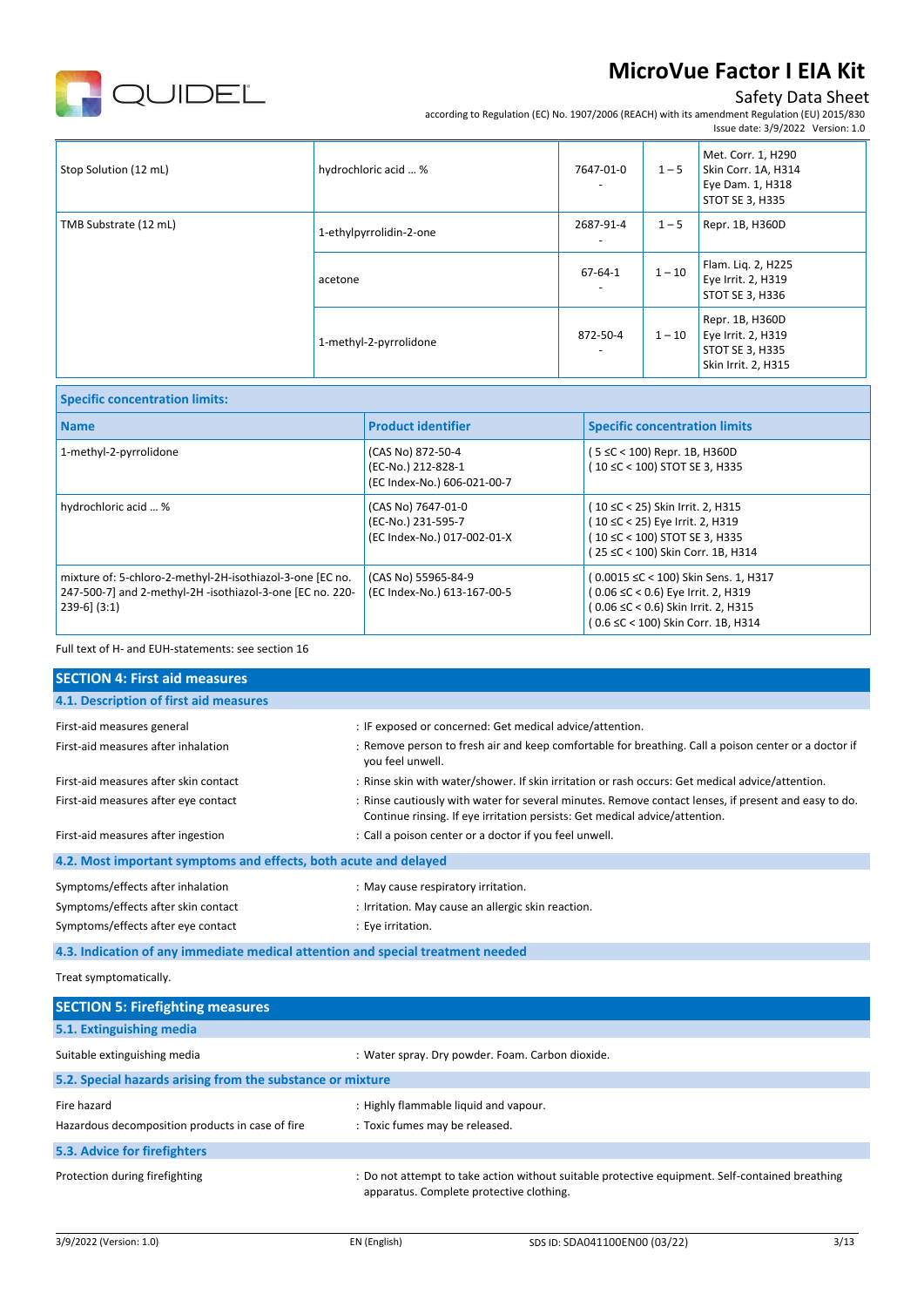

**SECTION 6: Accidental release measures**

# **MicroVue Factor I EIA Kit**

## Safety Data Sheet

according to Regulation (EC) No. 1907/2006 (REACH) with its amendment Regulation (EU) 2015/830

Issue date: 3/9/2022 Version: 1.0

| 6.1. Personal precautions, protective equipment and emergency procedures                        |                                                                                                                                                                  |
|-------------------------------------------------------------------------------------------------|------------------------------------------------------------------------------------------------------------------------------------------------------------------|
| 6.1.1. For non-emergency personnel                                                              |                                                                                                                                                                  |
| <b>Emergency procedures</b>                                                                     | : No open flames, no sparks, and no smoking. Only qualified personnel equipped with suitable<br>protective equipment may intervene. Avoid breathing mist, spray. |
| 6.1.2. For emergency responders                                                                 |                                                                                                                                                                  |
| Protective equipment                                                                            | : Do not attempt to take action without suitable protective equipment. For further information refer<br>to section 8: "Exposure controls/personal protection".   |
| <b>6.2. Environmental precautions</b>                                                           |                                                                                                                                                                  |
| Avoid release to the environment. Notify authorities if product enters sewers or public waters. |                                                                                                                                                                  |
| 6.3. Methods and material for containment and cleaning up                                       |                                                                                                                                                                  |
| Methods for cleaning up                                                                         | : Take up liquid spill into absorbent material. Notify authorities if product enters sewers or public                                                            |

waters. Other information : Dispose of materials or solid residues at an authorized site.

## **6.4. Reference to other sections**

For further information refer to section 13.

| : Ensure good ventilation of the work station. Wear personal protective equipment. Do not handle<br>until all safety precautions have been read and understood. Avoid breathing mist, spray. Avoid<br>contact with skin and eyes. |
|-----------------------------------------------------------------------------------------------------------------------------------------------------------------------------------------------------------------------------------|
| : Do not eat, drink or smoke when using this product. Always wash hands after handling the product.                                                                                                                               |
| 7.2. Conditions for safe storage, including any incompatibilities                                                                                                                                                                 |
| : Ground/bond container and receiving equipment.                                                                                                                                                                                  |
| : Store in a well-ventilated place. Keep cool. Keep container tightly closed. Store in corrosive<br>resistant container with a resistant inner liner. Keep only in original container. Store locked up.                           |
| : Metals.                                                                                                                                                                                                                         |
|                                                                                                                                                                                                                                   |

**7.3. Specific end use(s)**

No additional information available

| <b>SECTION 8: Exposure controls/personal protection</b> |            |                     |  |  |
|---------------------------------------------------------|------------|---------------------|--|--|
| 8.1. Control parameters                                 |            |                     |  |  |
| hydrochloric acid  % (7647-01-0)                        |            |                     |  |  |
| USA - OSHA                                              | Local name | Hydrogen chloride   |  |  |
| USA - OSHA                                              | OSHA PEL C | 7 mg/m <sup>3</sup> |  |  |
| OSHA PEL C [ppm]<br>USA - OSHA<br>5 ppm                 |            |                     |  |  |

| acetone (67-64-1) |                       |                        |  |
|-------------------|-----------------------|------------------------|--|
| EU                | <b>IOEL TWA</b>       | 1210 mg/m <sup>3</sup> |  |
| EU                | <b>IOEL TWA [ppm]</b> | 500 ppm                |  |
| Belgium           | <b>OEL TWA</b>        | 1210 mg/m <sup>3</sup> |  |
| Belgium           | OEL TWA [ppm]         | 500 ppm                |  |
| Belgium           | <b>OEL STEL</b>       | 2420 mg/m <sup>3</sup> |  |
| Belgium           | OEL STEL [ppm]        | 1000 ppm               |  |
| France            | VME (OEL TWA)         | 1210 mg/m <sup>3</sup> |  |
| France            | VME (OEL TWA) [ppm]   | 500 ppm                |  |
| France            | VLE (OEL C/STEL)      | 2420 mg/m <sup>3</sup> |  |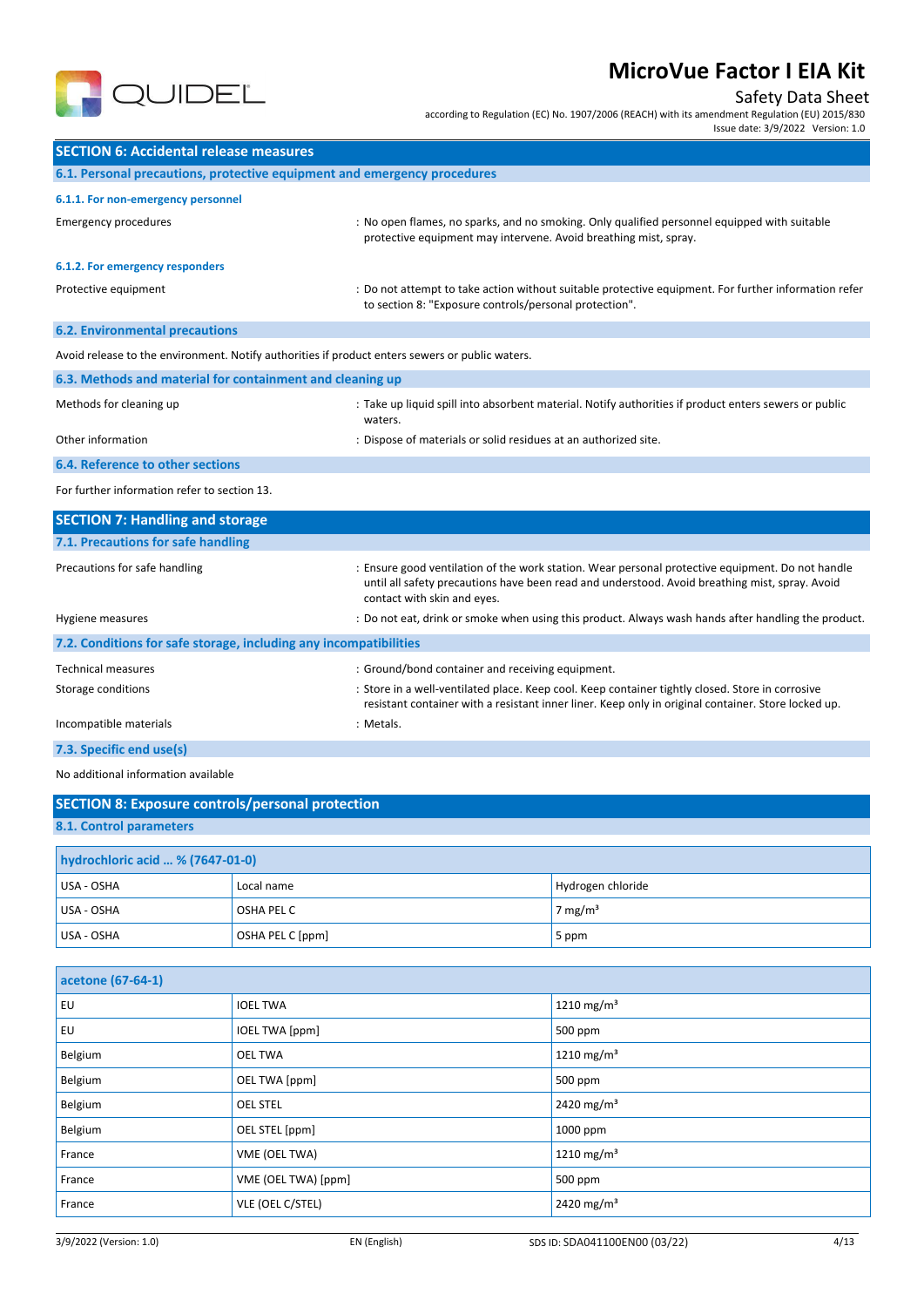

## Safety Data Sheet

according to Regulation (EC) No. 1907/2006 (REACH) with its amendment Regulation (EU) 2015/830 Issue date: 3/9/2022 Version: 1.0

| acetone (67-64-1)  |                            |                        |
|--------------------|----------------------------|------------------------|
| France             | VLE (OEL C/STEL) [ppm]     | 1000 ppm               |
| Netherlands        | TGG-8u (OEL TWA)           | 1210 mg/m <sup>3</sup> |
| <b>Netherlands</b> | TGG-8u (OEL TWA) [ppm]     | 501 ppm                |
| <b>Netherlands</b> | TGG-15min (OEL STEL)       | 2420 mg/m <sup>3</sup> |
| Netherlands        | TGG-15min (OEL STEL) [ppm] | 1002 ppm               |
| United Kingdom     | WEL TWA (OEL TWA) [1]      | 1210 mg/m <sup>3</sup> |
| United Kingdom     | WEL TWA (OEL TWA) [2]      | 500 ppm                |
| United Kingdom     | WEL STEL (OEL STEL)        | 3620 mg/m <sup>3</sup> |
| United Kingdom     | WEL STEL (OEL STEL) [ppm]  | 1500 ppm               |
| USA - ACGIH        | ACGIH OEL TWA [ppm]        | $250$ ppm              |
| USA - ACGIH        | ACGIH OEL STEL [ppm]       | 500 ppm                |

| 1-methyl-2-pyrrolidone (872-50-4) |                            |                                                                                                       |
|-----------------------------------|----------------------------|-------------------------------------------------------------------------------------------------------|
| EU                                | <b>IOEL TWA</b>            | 40 mg/m <sup>3</sup>                                                                                  |
| EU                                | <b>IOEL TWA [ppm]</b>      | 10 ppm                                                                                                |
| EU                                | <b>IOEL STEL</b>           | $80 \text{ mg/m}^3$                                                                                   |
| EU                                | IOEL STEL [ppm]            | 20 ppm                                                                                                |
| Belgium                           | <b>OEL TWA</b>             | $40$ mg/m <sup>3</sup>                                                                                |
| Belgium                           | OEL TWA [ppm]              | 10 ppm                                                                                                |
| Belgium                           | <b>OEL STEL</b>            | $80 \text{ mg/m}^3$                                                                                   |
| Belgium                           | OEL STEL [ppm]             | 20 ppm                                                                                                |
| France                            | VME (OEL TWA)              | 40 mg/m $3$                                                                                           |
| France                            | VME (OEL TWA) [ppm]        | 10 ppm                                                                                                |
| France                            | VLE (OEL C/STEL)           | 80 mg/m <sup>3</sup>                                                                                  |
| France                            | VLE (OEL C/STEL) [ppm]     | 20 ppm                                                                                                |
| Netherlands                       | TGG-8u (OEL TWA)           | 40 mg/m <sup>3</sup>                                                                                  |
| Netherlands                       | TGG-8u (OEL TWA) [ppm]     | 9.72 ppm                                                                                              |
| Netherlands                       | TGG-15min (OEL STEL)       | $80 \text{ mg/m}^3$                                                                                   |
| Netherlands                       | TGG-15min (OEL STEL) [ppm] | 19.44 ppm                                                                                             |
| United Kingdom                    | WEL TWA (OEL TWA) [1]      | 40 mg/m $3$                                                                                           |
| United Kingdom                    | WEL TWA (OEL TWA) [2]      | 10 ppm                                                                                                |
| United Kingdom                    | WEL STEL (OEL STEL)        | $80 \text{ mg/m}^3$                                                                                   |
| United Kingdom                    | WEL STEL (OEL STEL) [ppm]  | 20 ppm                                                                                                |
| USA - ACGIH                       | BEI                        | 100 mg/l Parameter: 5-Hydroxy-N-methyl-2-pyrrolidone -<br>Medium: urine - Sampling time: End of shift |

### **8.2. Exposure controls**

#### **Appropriate engineering controls:**

Ensure good ventilation of the work station.

#### **Materials for protective clothing:**

Lab coat

**Hand protection:**

Protective gloves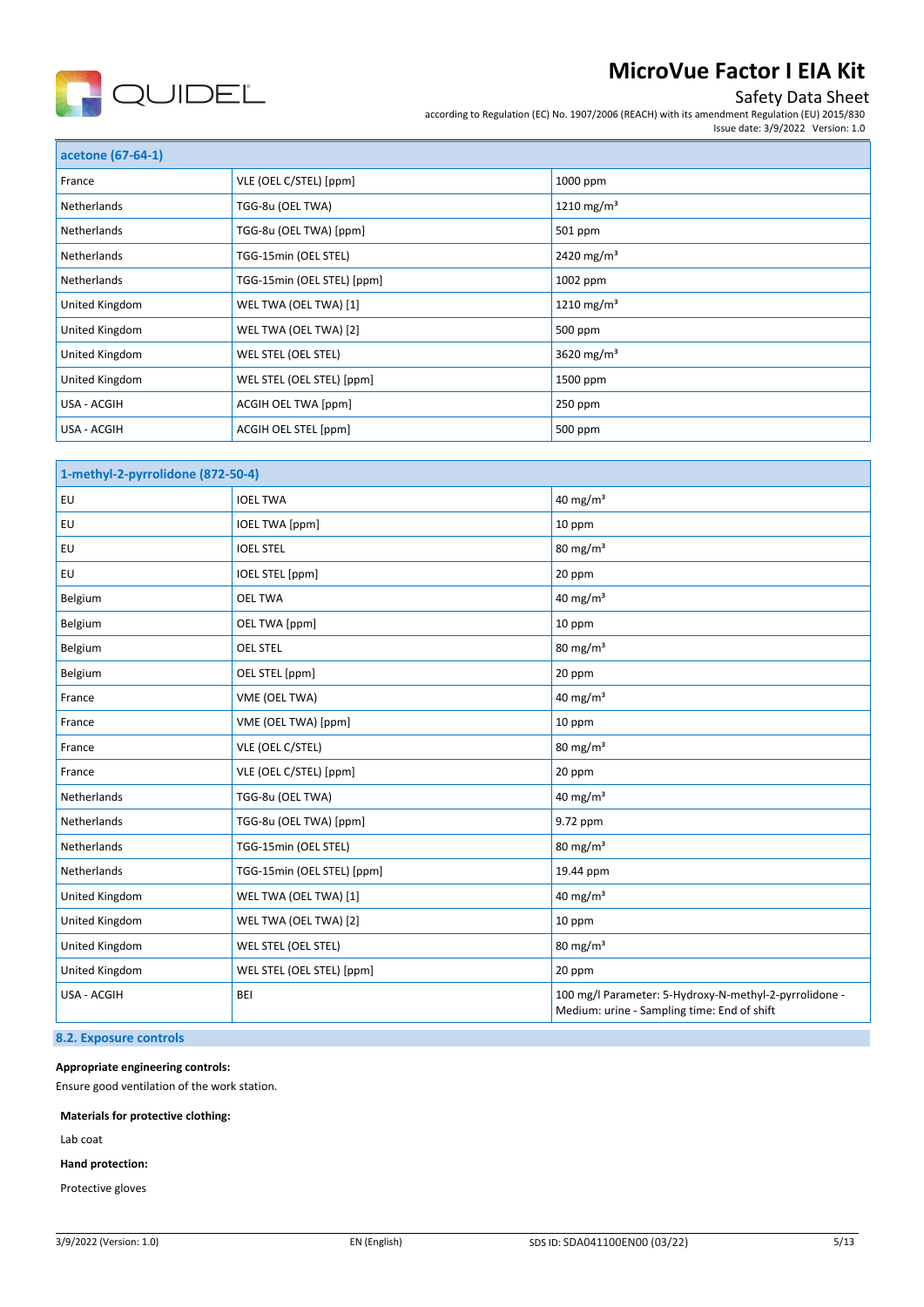

Safety Data Sheet

according to Regulation (EC) No. 1907/2006 (REACH) with its amendment Regulation (EU) 2015/830 Issue date: 3/9/2022 Version: 1.0

#### **Eye protection:**

Safety glasses

**Skin and body protection:**

Wear suitable protective clothing

#### **Respiratory protection:**

[In case of inadequate ventilation] wear respiratory protection.

#### **Personal protective equipment symbol(s):**



#### **Environmental exposure controls:**

Avoid release to the environment.

#### **Other information:**

Do not eat, drink or smoke when using this product.

#### **SECTION 9: Physical and chemical properties**

| 9.1. Information on basic physical and chemical properties |                        |  |
|------------------------------------------------------------|------------------------|--|
| Physical state                                             | : Liguid               |  |
| Colour                                                     | : No data available    |  |
| Odour                                                      | : No data available    |  |
| Odour threshold                                            | : No data available    |  |
| pH                                                         | : Stop Solution, pH <1 |  |
| Relative evaporation rate (butylacetate=1)                 | : No data available    |  |
| Melting point                                              | : Not applicable       |  |
| Freezing point                                             | : No data available    |  |
| <b>Boiling point</b>                                       | : No data available    |  |
| Flash point                                                | : No data available    |  |
| Auto-ignition temperature                                  | : No data available    |  |
| Decomposition temperature                                  | : No data available    |  |
| Flammability (solid, gas)                                  | : Not applicable       |  |
| Vapour pressure                                            | : No data available    |  |
| Relative vapour density at 20 °C                           | : No data available    |  |
| Relative density                                           | : No data available    |  |
| Solubility                                                 | : No data available    |  |
| Partition coefficient n-octanol/water (Log Pow)            | : No data available    |  |
| Viscosity, kinematic                                       | : No data available    |  |
| Viscosity, dynamic                                         | : No data available    |  |
| <b>Explosive properties</b>                                | : No data available    |  |
| Oxidising properties                                       | : No data available    |  |
| <b>Explosive limits</b>                                    | : No data available    |  |
|                                                            |                        |  |

### **9.2. Other information**

No additional information available

| <b>SECTION 10: Stability and reactivity</b>                  |              |                               |      |
|--------------------------------------------------------------|--------------|-------------------------------|------|
| 10.1. Reactivity                                             |              |                               |      |
| Highly flammable liquid and vapour.                          |              |                               |      |
| 10.2. Chemical stability                                     |              |                               |      |
| Stable under normal conditions.                              |              |                               |      |
| 10.3. Possibility of hazardous reactions                     |              |                               |      |
| No dangerous reactions known under normal conditions of use. |              |                               |      |
| 3/9/2022 (Version: 1.0)                                      | EN (English) | SDS ID: SDA041100EN00 (03/22) | 6/13 |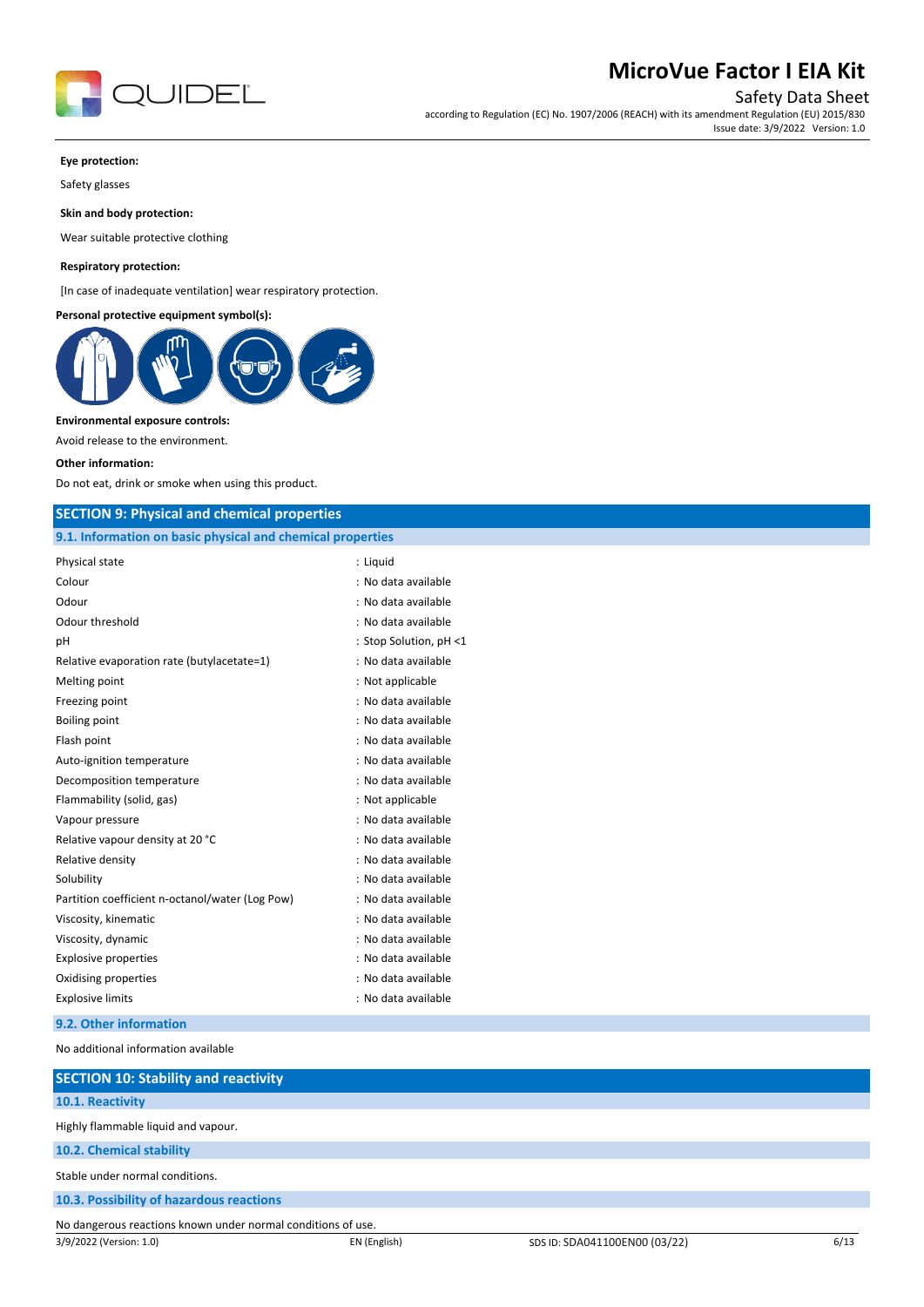

Safety Data Sheet

according to Regulation (EC) No. 1907/2006 (REACH) with its amendment Regulation (EU) 2015/830 Issue date: 3/9/2022 Version: 1.0

#### **10.4. Conditions to avoid**

Avoid contact with hot surfaces. Heat. No flames, no sparks. Eliminate all sources of ignition.

#### **10.5. Incompatible materials**

metals.

#### **10.6. Hazardous decomposition products**

Under normal conditions of storage and use, hazardous decomposition products should not be produced.

| <b>SECTION 11: Toxicological information</b>                                                                                                      |                                                          |  |
|---------------------------------------------------------------------------------------------------------------------------------------------------|----------------------------------------------------------|--|
| 11.1. Information on toxicological effects                                                                                                        |                                                          |  |
| Acute toxicity (oral)<br>Acute toxicity (dermal)<br>Acute toxicity (inhalation)                                                                   | : Not classified<br>: Not classified<br>: Not classified |  |
| mixture of: 5-chloro-2-methyl-2H-isothiazol-3-one [EC no. 247-500-7] and 2-methyl-2H -isothiazol-3-one [EC no. 220-239-6] (3:1) (55965-<br>$84-9$ |                                                          |  |
| LD50 oral rat                                                                                                                                     | 53 mg/kg (Rat, Literature study)                         |  |
| LD50 dermal                                                                                                                                       | 200 – 1000 mg/kg bodyweight (Literature study)           |  |

| 1-ethylpyrrolidin-2-one (2687-91-4) |                                                                                                                        |
|-------------------------------------|------------------------------------------------------------------------------------------------------------------------|
| LD50 oral rat                       | 3200 mg/kg bodyweight (Equivalent or similar to OECD 401, Rat, Male / female, Experimental<br>value. Oral)             |
| LD50 dermal rat                     | > 2000 mg/kg bodyweight (OECD 402: Acute Dermal Toxicity, 24 h, Rat, Male / female,<br>Experimental value, Dermal)     |
| LC50 Inhalation - Rat               | > 5.1 mg/l (OECD 403: Acute Inhalation Toxicity, 4 h, Rat, Male / female, Experimental value,<br>Inhalation (aerosol)) |

| acetone (67-64-1)     |                                                                                   |
|-----------------------|-----------------------------------------------------------------------------------|
| LD50 oral rat         | 5800 mg/kg (Equivalent or similar to OECD 401, Rat, Female, Experimental value)   |
| LD50 dermal rabbit    | 20000 mg/kg (Equivalent or similar to OECD 402, Rabbit, Male, Experimental value) |
| LC50 Inhalation - Rat | 76 mg/l (Other, 4 h, Rat, Female, Experimental value)                             |

| 1-methyl-2-pyrrolidone (872-50-4) |                                                                                                                                                  |
|-----------------------------------|--------------------------------------------------------------------------------------------------------------------------------------------------|
| LD50 oral rat                     | 4150 mg/kg bodyweight (Equivalent or similar to OECD 401, Rat, Male / female, Experimental<br>value, Oral, 14 day(s))                            |
| LD50 dermal rat                   | >5000 mg/kg bodyweight (Equivalent or similar to OECD 402, 24 h, Rat, Male / female,<br>Experimental value, Dermal, 14 day(s))                   |
| LC50 Inhalation - Rat             | > 5.1 mg/l air (OECD 403: Acute Inhalation Toxicity, 4 h, Rat, Male / female, Experimental value,<br>Inhalation (aerosol), $14 \text{ day(s)}$ ) |
| Skin corrosion/irritation         | : Causes skin irritation.                                                                                                                        |
| Serious eye damage/irritation     | : Causes serious eye irritation.                                                                                                                 |
| Respiratory or skin sensitisation | : May cause an allergic skin reaction.                                                                                                           |
| Germ cell mutagenicity            | : Not classified                                                                                                                                 |
| Carcinogenicity                   | : Not classified                                                                                                                                 |

#### **hydrochloric acid … % (7647-01-0)**

| IARC group             | 3 - Not classifiable                        |
|------------------------|---------------------------------------------|
|                        |                                             |
| Reproductive toxicity  | : May damage fertility or the unborn child. |
| STOT-single exposure   | : May cause respiratory irritation.         |
| STOT-repeated exposure | : Not classified                            |
| Aspiration hazard      | : Not classified                            |
|                        |                                             |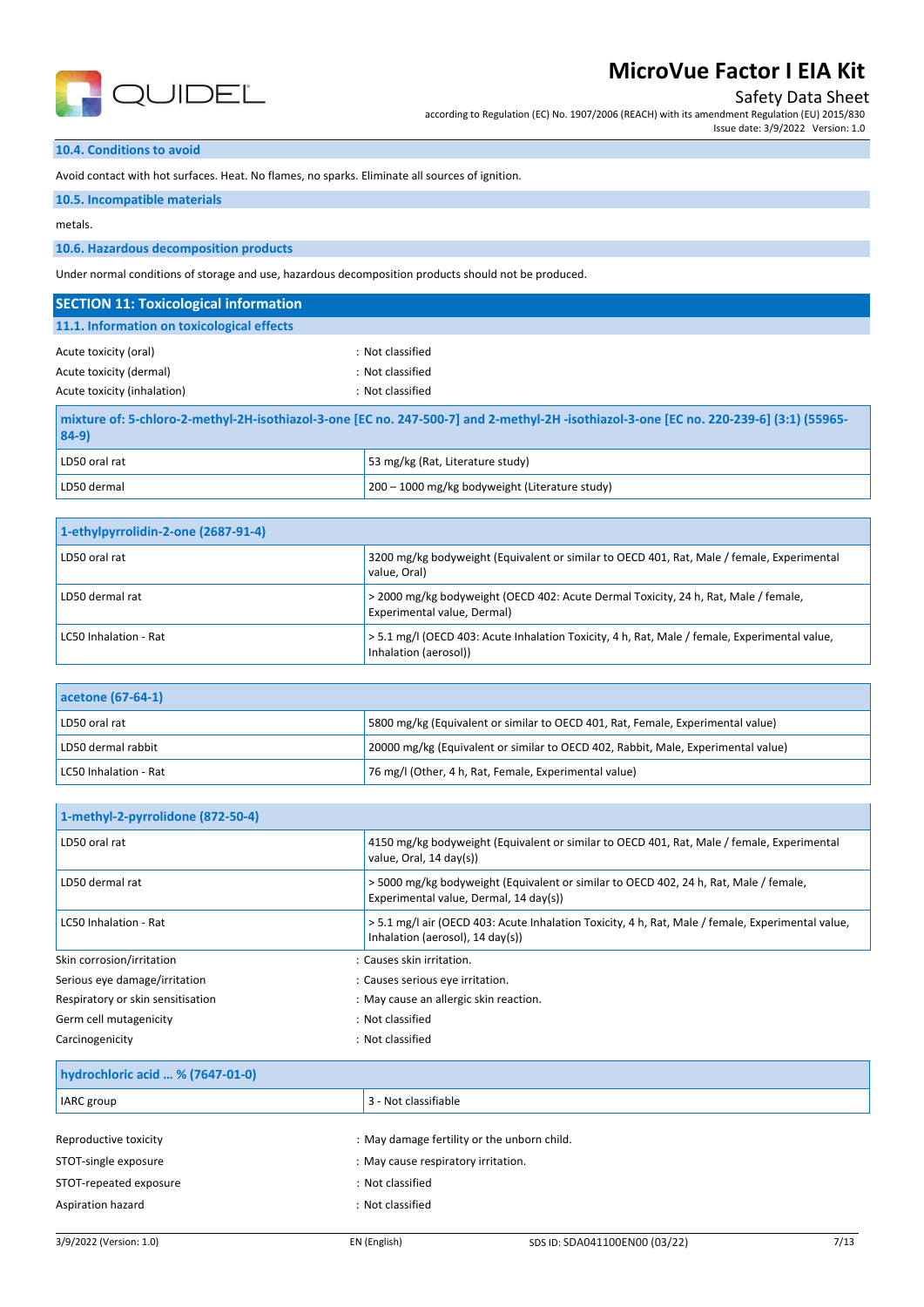

## Safety Data Sheet

according to Regulation (EC) No. 1907/2006 (REACH) with its amendment Regulation (EU) 2015/830 Issue date: 3/9/2022 Version: 1.0

## **SECTION 12: Ecological information**

## **12.1. Toxicity**

| Ecology - general                                            | : The product is not considered harmful to aquatic organisms nor to cause long-term adverse effects<br>in the environment.             |
|--------------------------------------------------------------|----------------------------------------------------------------------------------------------------------------------------------------|
| Hazardous to the aquatic environment, short-term<br>(acute)  | : Not classified                                                                                                                       |
| Hazardous to the aquatic environment, long-term<br>(chronic) | : Not classified                                                                                                                       |
| 0101                                                         | mixture of: 5-chloro-2-methyl-2H-isothiazol-3-one [EC no. 247-500-7] and 2-methyl-2H-isothiazol-3-one [EC no. 220-239-6] (3:1) (55965- |

| $84-9)$              |                                                          |  |
|----------------------|----------------------------------------------------------|--|
| LC50 - Fish [1]      | 0.28 mg/l (96 h, Lepomis macrochirus, Literature)        |  |
| EC50 - Crustacea [1] | 0.16 mg/l (48 h, Daphnia magna, Literature)              |  |
| EC50 72h - Algae [1] | 0.018 mg/l (Pseudokirchneriella subcapitata, Literature) |  |

| 1-ethylpyrrolidin-2-one (2687-91-4) |                                                                                                                                                        |
|-------------------------------------|--------------------------------------------------------------------------------------------------------------------------------------------------------|
| LC50 - Fish [1]                     | > 465 mg/l (OECD 203: Fish, Acute Toxicity Test, 96 h, Brachydanio rerio, Static system, Fresh<br>water, Experimental value, Nominal concentration)    |
| EC50 - Crustacea [1]                | > 104 mg/l (OECD 202: Daphnia sp. Acute Immobilisation Test, 48 h, Daphnia magna, Static<br>system, Fresh water, Experimental value, Locomotor effect) |
| EC50 72h - Algae [1]                | > 101 mg/l (OECD 201: Alga, Growth Inhibition Test, Desmodesmus subspicatus, Static system,<br>Fresh water, Experimental value, Growth rate)           |

| acetone (67-64-1)     |                                                                                                   |
|-----------------------|---------------------------------------------------------------------------------------------------|
| $ $ LC50 - Fish $[1]$ | [5540 mg/l (EU Method C.1, 96 h, Salmo gairdneri, Static system, Fresh water, Experimental value) |
| EC50 96h - Algae [1]  | a > 7000 mg/l (Selenastrum capricornutum, Static system, Fresh water, Experimental value)         |

| 1-methyl-2-pyrrolidone (872-50-4) |                                                                                                                   |
|-----------------------------------|-------------------------------------------------------------------------------------------------------------------|
| LC50 - Fish [1]                   | > 500 mg/l (96 h, Oncorhynchus mykiss, Static system, Fresh water, Experimental value)                            |
| EC50 - Crustacea [1]              | 1107 mg/l (EPA 660/3 - 75/009, 96 h, Palaemonetes vulgaris, Static system, Salt water,<br>Experimental value)     |
| EC50 - Crustacea [2]              | > 1000 mg/l (DIN 38412-11, 24 h, Daphnia magna, Static system, Fresh water, Experimental value)                   |
| EC50 72h - Algae [1]              | 600.5 mg/l (DIN 38412-9, Desmodesmus subspicatus, Static system, Fresh water, Experimental<br>value, Growth rate) |

## **12.2. Persistence and degradability**

| mixture of: 5-chloro-2-methyl-2H-isothiazol-3-one [EC no. 247-500-7] and 2-methyl-2H-isothiazol-3-one [EC no. 220-239-6] (3:1) (55965-<br>$84-9$ |                 |
|--------------------------------------------------------------------------------------------------------------------------------------------------|-----------------|
| Biochemical oxygen demand (BOD)                                                                                                                  | Not applicable. |
| Chemical oxygen demand (COD)                                                                                                                     | Not applicable. |
| ThOD                                                                                                                                             | Not applicable. |
| BOD (% of ThOD)                                                                                                                                  | Not applicable. |

| hydrochloric acid  % (7647-01-0) |                                   |
|----------------------------------|-----------------------------------|
| Persistence and degradability    | Biodegradability: not applicable. |
|                                  |                                   |

| 1-ethylpyrrolidin-2-one (2687-91-4) |                                 |
|-------------------------------------|---------------------------------|
| Persistence and degradability       | Readily biodegradable in water. |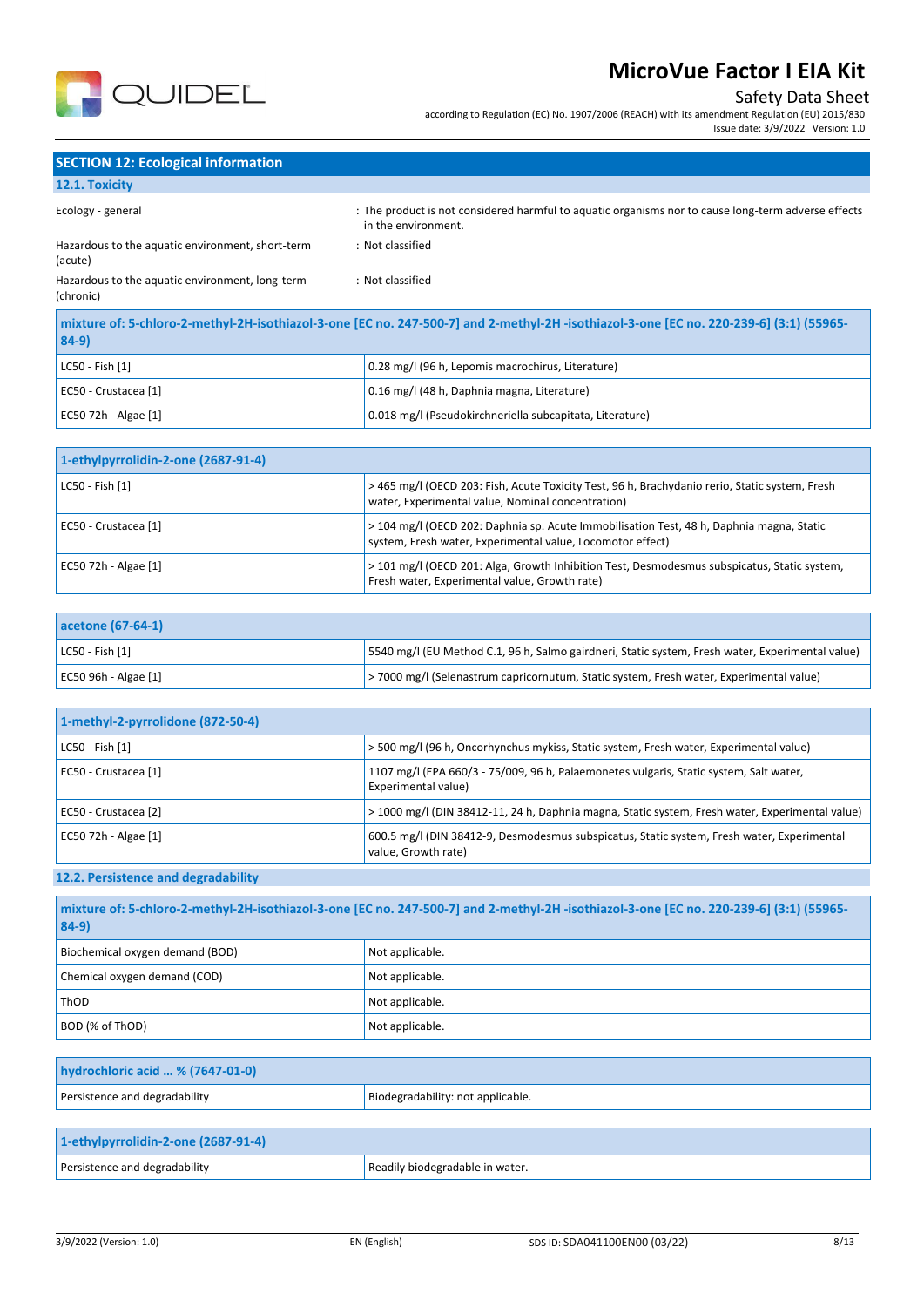

## Safety Data Sheet

Issue date: 3/9/2022 Version: 1.0

according to Regulation (EC) No. 1907/2006 (REACH) with its amendment Regulation (EU) 2015/830

| acetone (67-64-1)               |                                                                                                                     |
|---------------------------------|---------------------------------------------------------------------------------------------------------------------|
| Persistence and degradability   | Biodegradable in the soil. Biodegradable in the soil under anaerobic conditions. Readily<br>biodegradable in water. |
| Biochemical oxygen demand (BOD) | 1.43 g $O2/g$ substance                                                                                             |
| Chemical oxygen demand (COD)    | 1.92 g $O2/g$ substance                                                                                             |
| <b>ThOD</b>                     | 2.2 $g O2/g$ substance                                                                                              |
| BOD (% of ThOD)                 | 0.872 (20 day(s), Literature study)                                                                                 |

| 1-methyl-2-pyrrolidone (872-50-4) |                                                            |
|-----------------------------------|------------------------------------------------------------|
| Persistence and degradability     | Biodegradable in the soil. Readily biodegradable in water. |
| Biochemical oxygen demand (BOD)   | 1.07 g $O_2$ /g substance                                  |
| Chemical oxygen demand (COD)      | 1.56 g $O2/g$ substance                                    |
| ThOD                              | 1.9 g $O_2/g$ substance                                    |
| BOD (% of ThOD)                   | 0.56                                                       |
| 12.3. Bioaccumulative potential   |                                                            |

**mixture of: 5-chloro-2-methyl-2H-isothiazol-3-one [EC no. 247-500-7] and 2-methyl-2H -isothiazol-3-one [EC no. 220-239-6] (3:1) (55965- 84-9)** Bioaccumulative potential Notestablished.

| hydrochloric acid  % (7647-01-0) |                                                |
|----------------------------------|------------------------------------------------|
| Bioaccumulative potential        | Does not contain bioaccumulative component(s). |

| 1-ethylpyrrolidin-2-one (2687-91-4)             |                                                                        |
|-------------------------------------------------|------------------------------------------------------------------------|
| Partition coefficient n-octanol/water (Log Pow) | -0.2 (Experimental value, EU Method A.8: Partition Coefficient, 23 °C) |
| Bioaccumulative potential                       | Not bioaccumulative.                                                   |

| acetone (67-64-1)                               |                              |
|-------------------------------------------------|------------------------------|
| $ BCF - Fish [1]$                               | 0.69 (Pisces)                |
| BCF - Other aquatic organisms [1]               | 3 (BCFWIN, Calculated value) |
| Partition coefficient n-octanol/water (Log Pow) | $-0.24$ (Test data)          |
| Bioaccumulative potential                       | Not bioaccumulative.         |

| 1-methyl-2-pyrrolidone (872-50-4) |                      |
|-----------------------------------|----------------------|
| BCF - Other aquatic organisms [1] | 3 (Calculated value) |
| Bioaccumulative potential         | Not bioaccumulative. |
| 12.4. Mobility in soil            |                      |

```
mixture of: 5-chloro-2-methyl-2H-isothiazol-3-one [EC no. 247-500-7] and 2-methyl-2H -isothiazol-3-one [EC no. 220-239-6] (3:1) (55965-
84-9)
Ecology - soil Ecology - soil No (test)data on mobility of the components available.
hydrochloric acid … % (7647-01-0)
```

| hydrochioric acid  % (7647-01-0) |                                                                                                                          |
|----------------------------------|--------------------------------------------------------------------------------------------------------------------------|
| Ecology - soil                   | No (test) data on mobility of the components available. May be harmful to plant growth, blooming<br>and fruit formation. |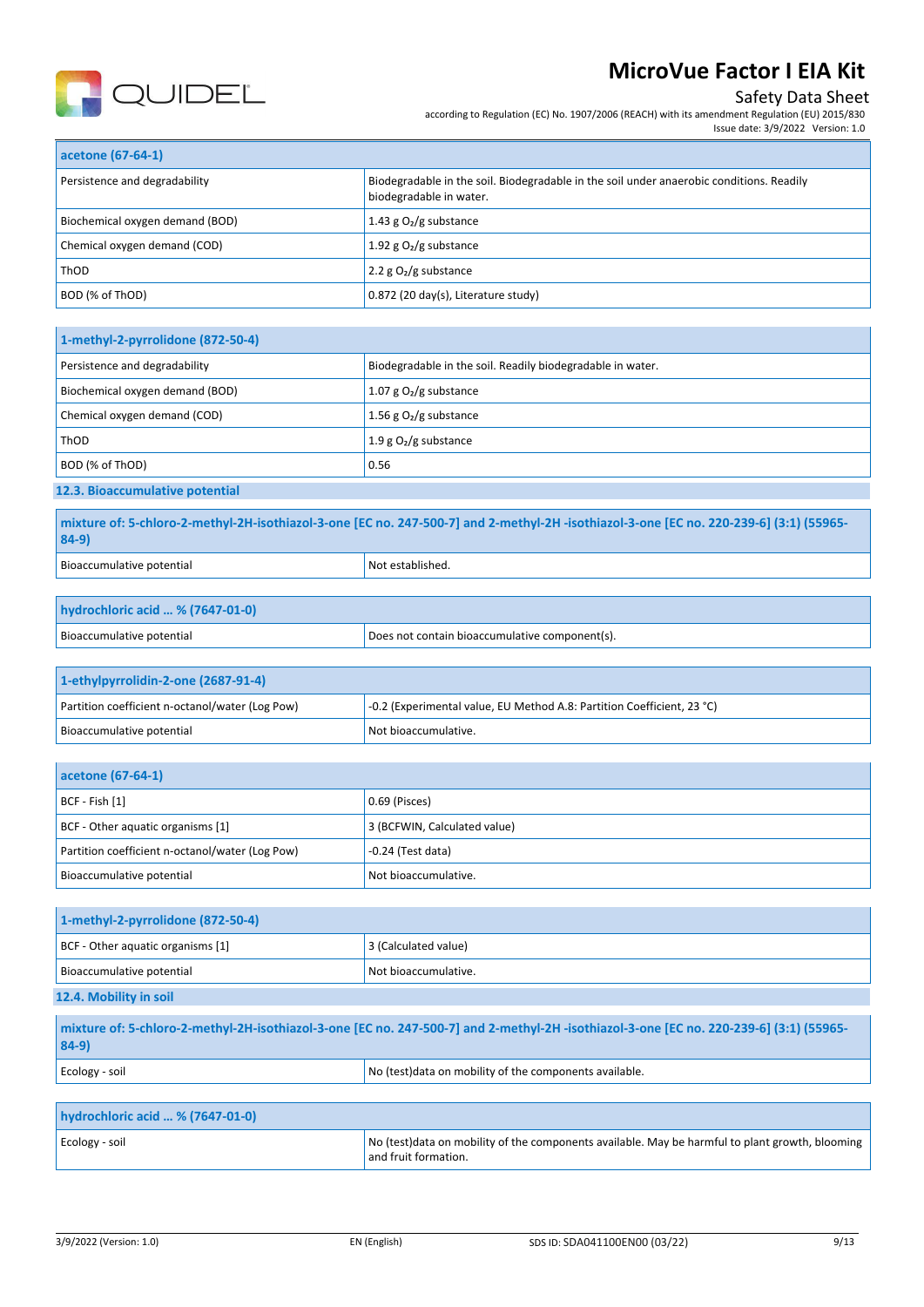

## Safety Data Sheet

according to Regulation (EC) No. 1907/2006 (REACH) with its amendment Regulation (EU) 2015/830

| 1-ethylpyrrolidin-2-one (2687-91-4)                           |                                                                          |  |  |  |
|---------------------------------------------------------------|--------------------------------------------------------------------------|--|--|--|
| Surface tension                                               | 0.069 N/m (20 °C, 1 g/l, OECD 115: Surface Tension of Aqueous Solutions) |  |  |  |
| Organic Carbon Normalized Adsorption Coefficient (Log<br>Koc) | 1.6 (log Koc, PCKOCWIN v1.66, Calculated value)                          |  |  |  |
| Ecology - soil                                                | Low potential for adsorption in soil. Highly mobile in soil.             |  |  |  |

| acetone (67-64-1) |                                                        |  |
|-------------------|--------------------------------------------------------|--|
| Surface tension   | 0.0237 N/m                                             |  |
| Ecology - soil    | No (test) data on mobility of the substance available. |  |

| 1-methyl-2-pyrrolidone (872-50-4)                             |                                  |  |
|---------------------------------------------------------------|----------------------------------|--|
| Surface tension                                               | 0.407 N/m                        |  |
| Organic Carbon Normalized Adsorption Coefficient (Log<br>Koc) | 1.32 (log Koc, Calculated value) |  |
| Ecology - soil                                                | Highly mobile in soil.           |  |

## **12.5. Results of PBT and vPvB assessment**

| <b>Component</b>                    |                                                                                                                                                                                 |
|-------------------------------------|---------------------------------------------------------------------------------------------------------------------------------------------------------------------------------|
| 1-methyl-2-pyrrolidone (872-50-4)   | This substance/mixture does not meet the PBT criteria of REACH regulation, annex XIII<br>This substance/mixture does not meet the vPvB criteria of REACH regulation, annex XIII |
| acetone (67-64-1)                   | This substance/mixture does not meet the PBT criteria of REACH regulation, annex XIII<br>This substance/mixture does not meet the vPvB criteria of REACH regulation, annex XIII |
| 1-ethylpyrrolidin-2-one (2687-91-4) | This substance/mixture does not meet the PBT criteria of REACH regulation, annex XIII<br>This substance/mixture does not meet the vPvB criteria of REACH regulation, annex XIII |
| hydrochloric acid  % (7647-01-0)    | This substance/mixture does not meet the PBT criteria of REACH regulation, annex XIII<br>This substance/mixture does not meet the vPvB criteria of REACH regulation, annex XIII |
|                                     |                                                                                                                                                                                 |

### **12.6. Other adverse effects**

#### No additional information available

| <b>SECTION 13: Disposal considerations</b> |                                                                                               |
|--------------------------------------------|-----------------------------------------------------------------------------------------------|
| 13.1. Waste treatment methods              |                                                                                               |
| Regional legislation (waste)               | : Disposal must be done according to official regulations.                                    |
| Waste treatment methods                    | : Dispose of contents/container in accordance with licensed collector's sorting instructions. |
| Sewage disposal recommendations            | : Disposal must be done according to official regulations.                                    |
| Additional information                     | : Flammable vapours may accumulate in the container.                                          |
| Ecology - waste materials                  | : Avoid release to the environment.                                                           |

### **SECTION 14: Transport information**

|  | In accordance with ADR / IMDG / IATA / ADN |
|--|--------------------------------------------|
|--|--------------------------------------------|

| : Not regulated |
|-----------------|
| : Not regulated |
| : Not regulated |
| : Not regulated |
|                 |
| : Not regulated |
| : Not regulated |
| : Not regulated |
|                 |
|                 |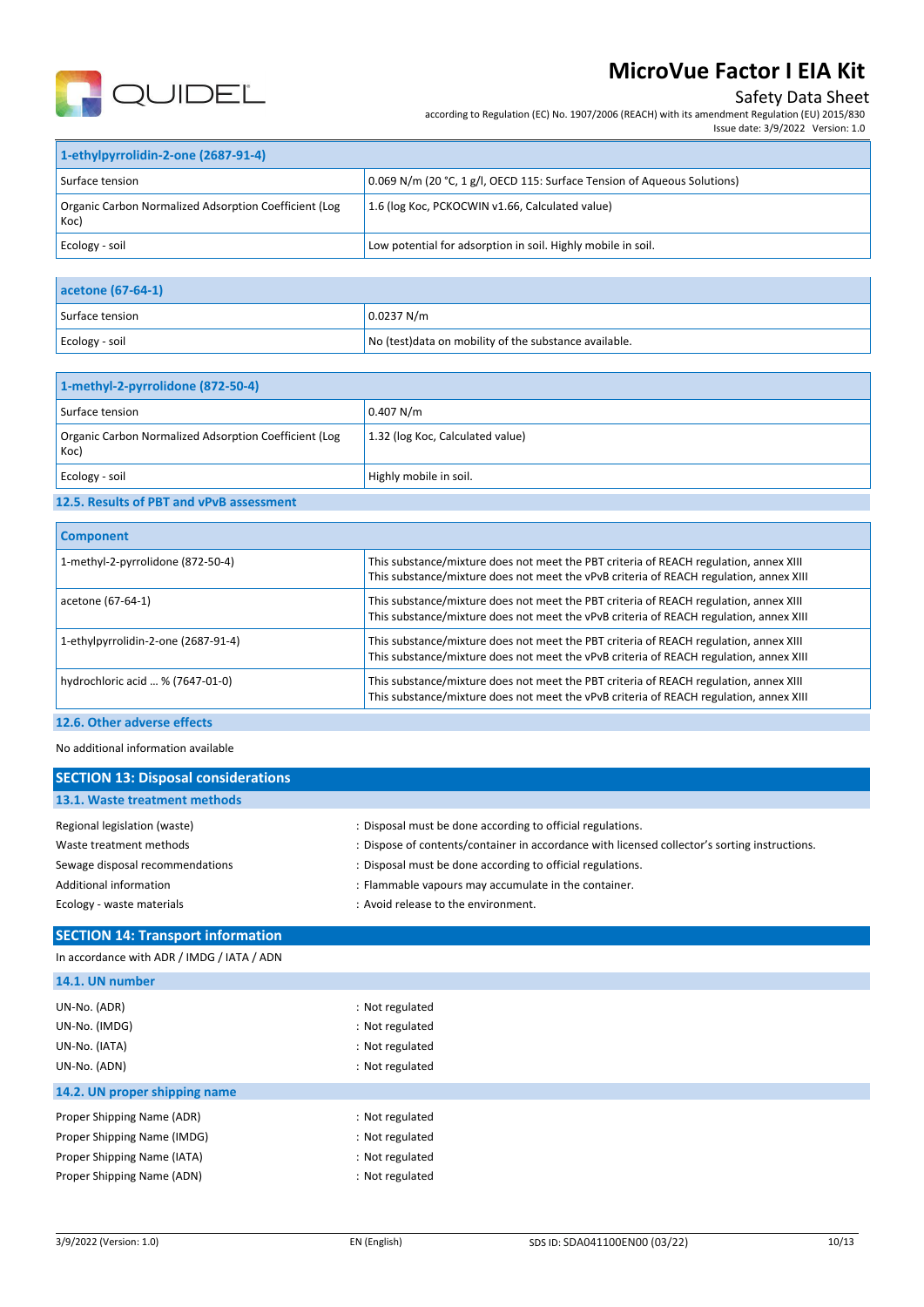

### Safety Data Sheet

according to Regulation (EC) No. 1907/2006 (REACH) with its amendment Regulation (EU) 2015/830 Issue date: 3/9/2022 Version: 1.0

#### **14.3. Transport hazard class(es)**

| <b>ADR</b>                         |                                          |
|------------------------------------|------------------------------------------|
| Transport hazard class(es) (ADR)   | : Not regulated                          |
| <b>IMDG</b>                        |                                          |
| Transport hazard class(es) (IMDG)  | : Not regulated                          |
| <b>IATA</b>                        |                                          |
| Transport hazard class(es) (IATA)  | : Not regulated                          |
| <b>ADN</b>                         |                                          |
| Transport hazard class(es) (ADN)   | : Not regulated                          |
| 14.4. Packing group                |                                          |
| Packing group (ADR)                | : Not regulated                          |
| Packing group (IMDG)               | : Not regulated                          |
| Packing group (IATA)               | : Not regulated                          |
| Packing group (ADN)                | : Not regulated                          |
| 14.5. Environmental hazards        |                                          |
| Dangerous for the environment      | : No                                     |
| Marine pollutant                   | : No                                     |
| Other information                  | : No supplementary information available |
| 14.6. Special precautions for user |                                          |
| <b>Overland transport</b>          |                                          |
| Not regulated                      |                                          |
| <b>Transport by sea</b>            |                                          |
| Not regulated                      |                                          |
| Air transport                      |                                          |
| Not regulated                      |                                          |
| Inland waterway transport          |                                          |
| Not regulated                      |                                          |

**14.7. Transport in bulk according to Annex II of Marpol and the IBC Code**

Not applicable

#### **SECTION 15: Regulatory information**

**15.1. Safety, health and environmental regulations/legislation specific for the substance or mixture**

#### **15.1.1. EU-Regulations**

Contains no REACH substances with Annex XVII restrictions Contains a substance on the REACH candidate list: 1-Methyl-2-pyrrolidone (EC 212-828-1, CAS 872-50-4) Contains no REACH Annex XIV substances

#### **15.1.2. National regulations**

| Germany                                              |                                                                                               |
|------------------------------------------------------|-----------------------------------------------------------------------------------------------|
| Regulatory reference                                 | : WGK 3, Highly hazardous to water (Classification according to AwSV, Annex 1)                |
| <b>Employment restrictions</b>                       | : Observe restrictions according Act on the Protection of Working Mothers (MuSchG)            |
|                                                      | Observe restrictions according Act on the Protection of Young People in Employment (JArbSchG) |
| Hazardous Incident Ordinance (12. BImSchV)           | : Is not subject of the 12. BlmSchV (Hazardous Incident Ordinance)                            |
| <b>Netherlands</b>                                   |                                                                                               |
| SZW-lijst van kankerverwekkende stoffen              | : None of the components are listed                                                           |
| SZW-lijst van mutagene stoffen                       | : None of the components are listed                                                           |
| SZW-lijst van reprotoxische stoffen - Borstvoeding   | : None of the components are listed                                                           |
| SZW-lijst van reprotoxische stoffen - Vruchtbaarheid | : None of the components are listed                                                           |
| SZW-lijst van reprotoxische stoffen - Ontwikkeling   | : 1-ethylpyrrolidin-2-one,1-methyl-2-pyrrolidone are listed                                   |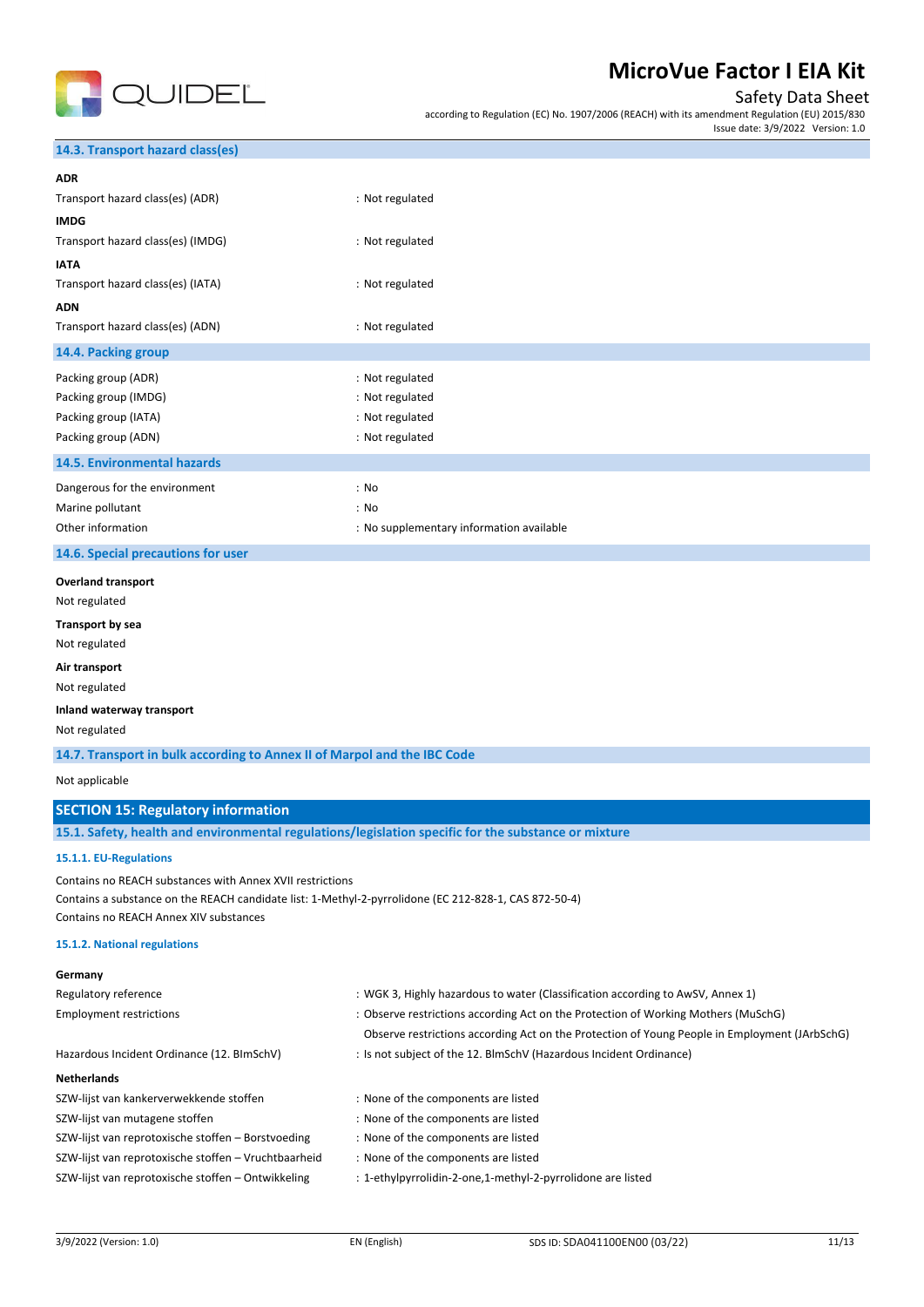



### Safety Data Sheet

according to Regulation (EC) No. 1907/2006 (REACH) with its amendment Regulation (EU) 2015/830 Issue date: 3/9/2022 Version: 1.0

| <b>Denmark</b>                  |                                                                                                         |
|---------------------------------|---------------------------------------------------------------------------------------------------------|
| Danish National Regulations     | : Young people below the age of 18 years are not allowed to use the product                             |
|                                 | Pregnant/breastfeeding women working with the product must not be in direct contact with the<br>product |
| Switzerland                     |                                                                                                         |
| Chemicals Ordinance (SR 813.11) | $:$ Group 1                                                                                             |

### **15.2. Chemical safety assessment**

No chemical safety assessment has been carried out

| <b>SECTION 16: Other information</b> |                                                                                                   |       |
|--------------------------------------|---------------------------------------------------------------------------------------------------|-------|
| Indication of changes:               |                                                                                                   |       |
| New EU SDS template.                 |                                                                                                   |       |
| <b>Abbreviations and acronyms:</b>   |                                                                                                   |       |
| <b>ADN</b>                           | European Agreement concerning the International Carriage of Dangerous Goods by Inland Waterways   |       |
| <b>ADR</b>                           | European Agreement concerning the International Carriage of Dangerous Goods by Road               |       |
| ATE                                  | <b>Acute Toxicity Estimate</b>                                                                    |       |
| <b>BLV</b>                           | <b>Biological limit value</b>                                                                     |       |
| CAS No                               | Chemical Abstract Service number                                                                  |       |
| <b>CLP</b>                           | Classification Labelling Packaging Regulation; Regulation (EC) No 1272/2008                       |       |
| <b>DMEL</b>                          | Derived Minimal Effect level                                                                      |       |
| <b>DNEL</b>                          | Derived-No Effect Level                                                                           |       |
| <b>EC50</b>                          | Median effective concentration                                                                    |       |
| EC-No.                               | European Community number                                                                         |       |
| EN                                   | European Standard                                                                                 |       |
| <b>IATA</b>                          | International Air Transport Association                                                           |       |
| <b>IMDG</b>                          | International Maritime Dangerous Goods                                                            |       |
| <b>LC50</b>                          | Median lethal concentration                                                                       |       |
| LD50                                 | Median lethal dose                                                                                |       |
| LOAEL                                | Lowest Observed Adverse Effect Level                                                              |       |
| <b>NOAEC</b>                         | No-Observed Adverse Effect Concentration                                                          |       |
| <b>NOAEL</b>                         | No-Observed Adverse Effect Level                                                                  |       |
| <b>NOEC</b>                          | No-Observed Effect Concentration                                                                  |       |
| OEL                                  | Occupational Exposure Limit                                                                       |       |
| PBT                                  | Persistent Bioaccumulative Toxic                                                                  |       |
| PNEC                                 | Predicted No-Effect Concentration                                                                 |       |
| <b>REACH</b>                         | Registration, Evaluation, Authorisation and Restriction of Chemicals Regulation (EC) No 1907/2006 |       |
| <b>RID</b>                           | Regulations concerning the International Carriage of Dangerous Goods by Rail                      |       |
| SDS                                  | Safety Data Sheet                                                                                 |       |
| vPvB                                 | Very Persistent and Very Bioaccumulative                                                          |       |
| WGK                                  | <b>Water Hazard Class</b>                                                                         |       |
| Other information                    | : Please review product insert prior to using this product.                                       |       |
| Full text of H- and EUH-statements:  |                                                                                                   |       |
| Acute Tox. 3 (Dermal)                | Acute toxicity (dermal), Category 3                                                               |       |
| Acute Tox. 3 (Inhalation)            | Acute toxicity (inhal.), Category 3                                                               |       |
| Acute Tox. 3 (Oral)                  | Acute toxicity (oral), Category 3                                                                 |       |
| 3/9/2022 (Version: 1.0)              | EN (English)<br>SDS ID: SDA041100EN00 (03/22)                                                     | 12/13 |